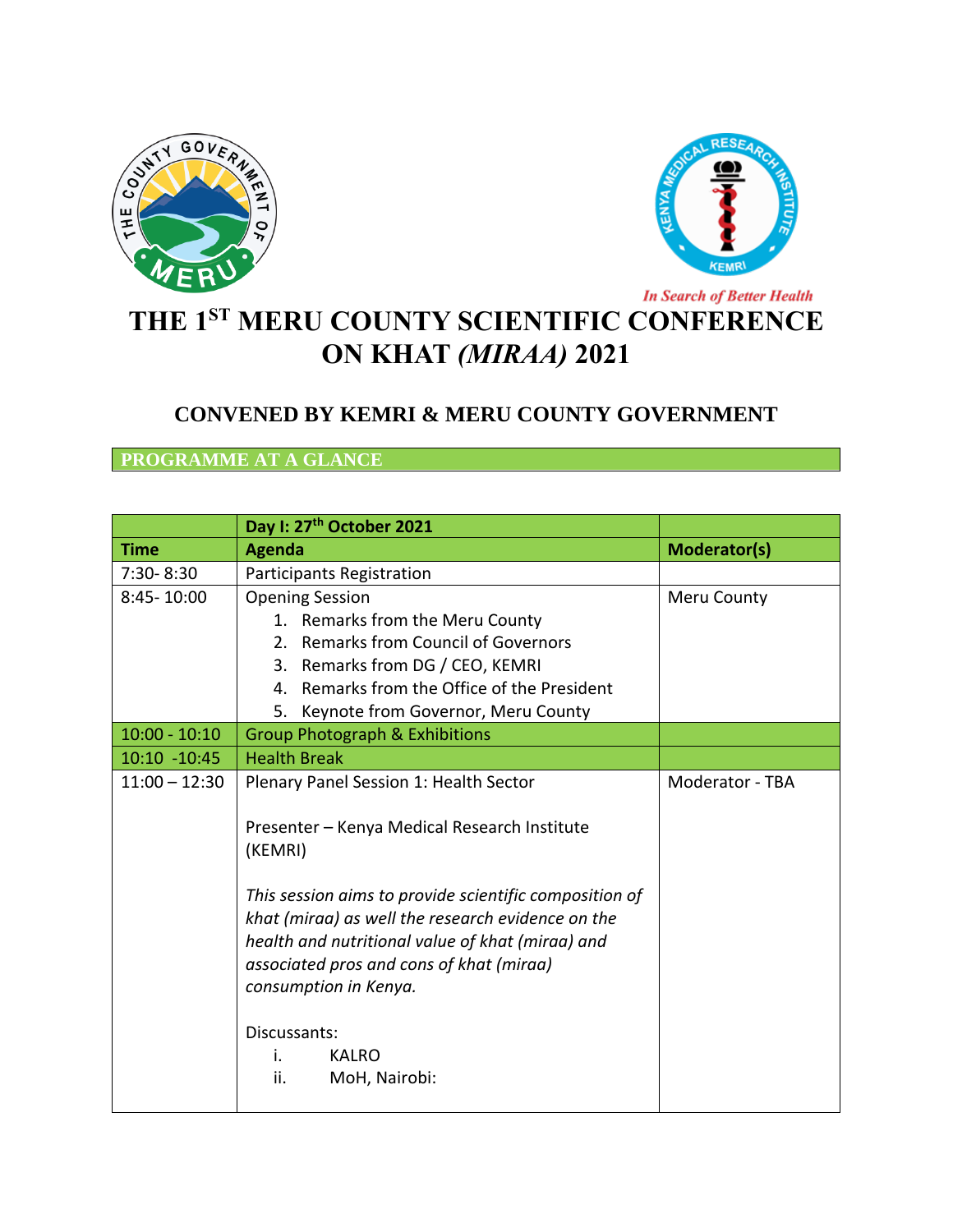| 13:00-14:00     | Lunch                                                  |                        |
|-----------------|--------------------------------------------------------|------------------------|
| $14:00 - 15:30$ | Plenary Panel Session 2 - Social Issues                | <b>Moderator - TBA</b> |
|                 |                                                        |                        |
|                 | <b>Presentation = TBA</b>                              |                        |
|                 | This session will receive research evidence on the     |                        |
|                 | social impact of growing, consuming and social         |                        |
|                 | stability associated with khat (miraa) as a cash crop. |                        |
|                 |                                                        |                        |
|                 | Discussants-                                           |                        |
|                 | Institute x<br>a)                                      |                        |
|                 | Institute y<br>b)                                      |                        |
| 15:30-16:00     | <b>Health Break</b>                                    |                        |
| $16:00 - 17:30$ | Plenary Panel Session 3 - Economic                     | Moderator - TBA        |
|                 |                                                        |                        |
|                 | Presentation = TBA                                     |                        |
|                 | This session will explore the different products that  |                        |
|                 | khat (miraa) value addition can produce. This will     |                        |
|                 | done in comparison of other products that can be       |                        |
|                 | derived from khat (miraa) with those already in        |                        |
|                 | production and being consumed from similar bushes.     |                        |
|                 | It will explore market access options for knat (miraa) |                        |
|                 | products locally and internationally.                  |                        |
|                 | Discussants-                                           |                        |
|                 | a) Institute x                                         |                        |
|                 | Institute y<br>b)                                      |                        |
| 17:45           | End of Day 1                                           |                        |
|                 |                                                        |                        |